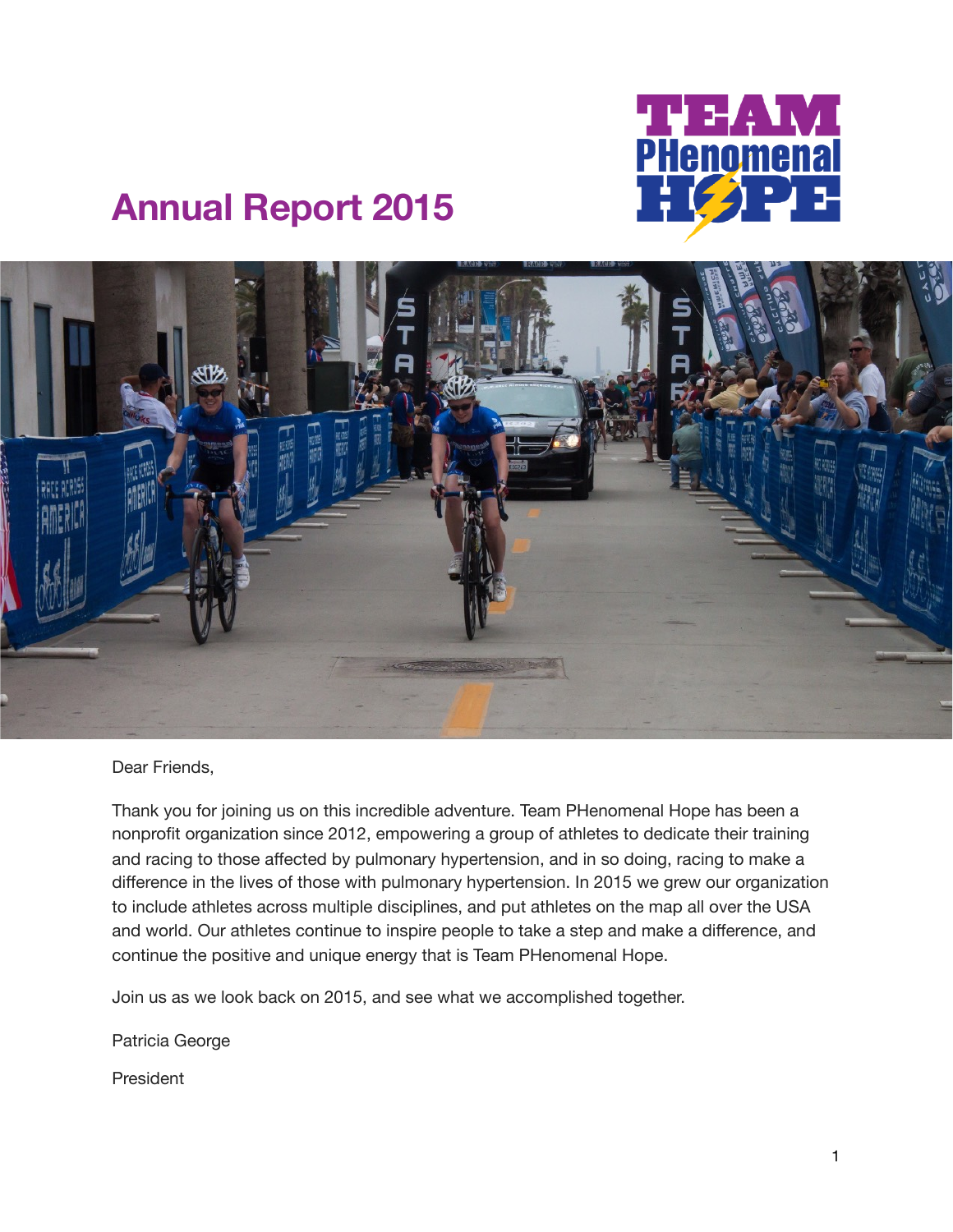

## **Raising awareness about pulmonary**

**hypertension.** Defeating pulmonary hypertension (PH) begins with educating the public about this disease, and we believe in the Raced in the Subic Bay Ironman 70.3, Philippines power of "going to extremes" to tell people about PH. After a successful RAAM in 2014, we broadened our horizons, and bringing on more athletes competing in ultracycling, marathon, ultramarathon, swimming and ironman events. We raised awareness in the athletic community by bringing on new athletes who did not necessarily have a connection to PH prior to our team. We raced in races on 3 continents, from the Philippines to France, and throughout many states in the USA.



### **Inspiring a community to join us in this**

**effort.** We joined the Pittsburgh Marathon as a contributing charity, bringing 47 racers and volunteers together in our colors in Pittsburgh's biggest race of the year.

#### **Raising funds for awareness and contributing to the ultimate race towards a cure.**

Ultimately, the way to make a lasting impact is through supporting research for a cure. This means funding grants, and supporting the Pulmonary Hypertension Association in the effort to one day defeat pulmonary hypertension. Together with our sponsors and supporters, we made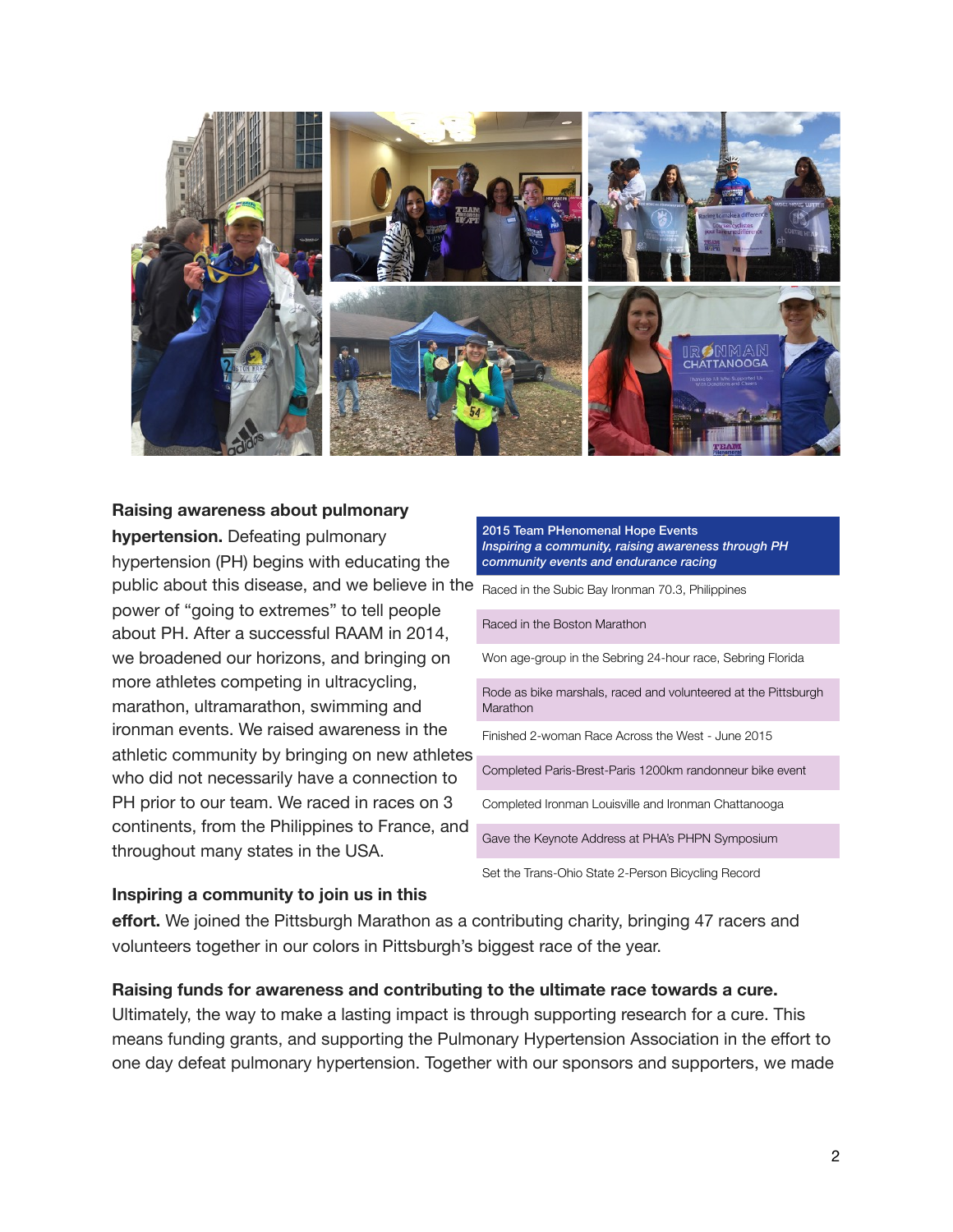a donation of \$11,000 to PHA at the end of the summer, which bringing the total funds donated to PHA from Team PH fundraising to \$91,000.

| 2015 Team PHenomenal Hope<br><b>Financials</b>                                | 2012              | 2013            | 2014<br>thr Aug 13 | 2014<br>after Aug 13 | 2015            |
|-------------------------------------------------------------------------------|-------------------|-----------------|--------------------|----------------------|-----------------|
| <b>Revenue and Support</b>                                                    |                   |                 |                    |                      |                 |
| Corporate Sponsorships                                                        |                   | 41,050.00       | 33,000.00          | 50,000.00            | 27,000.00       |
| Individual Donations &<br>Revenue                                             | 3,721.92          | 17,720.21       | 22,769.54          | 2,392                | 12,163.52       |
| Donor-Directed Funds<br>(Direct contributions for<br>additional team support) | \$<br>7,990.00 \$ | 36,116.40       | \$<br>4,000.00 \$  | 1,500.00             |                 |
| <b>Total (Cash) Revenue</b>                                                   | 11,711.92         | 94,886.61       | 59,769.54          | 53,892.00            | 39,163.52       |
| <b>Expenditures</b>                                                           |                   |                 |                    |                      |                 |
| Awareness/Team                                                                | 2,124.30          | 15,152.60       | 44,062.06          | 1,998.24             | 55,454.89       |
| <b>Team PH Brasil Project</b>                                                 |                   |                 |                    |                      |                 |
| Donor-Directed Funds for<br>Team<br>Equipment, Training                       |                   | 13,655.63       | 1,320.00           |                      |                 |
| Donation to PHA for<br><b>Research and Patient</b><br>Services                |                   |                 | 80,000.00          |                      | 11,000.00       |
| <b>Administrative Costs</b>                                                   | 3,710.83          | 2,355.22        | 2,379.86           | 884.62               | 5,276.24        |
| <b>Total Expenditures</b>                                                     | 5,835.13          | 31,163.45       | 127,761.92         | 2,882.86             | 71,731.13       |
| <b>Change in Net Assets</b>                                                   | 5,876.79          | 63,743.16       | $-67,992.38$       | 51,009.14            | $-32,567.61$    |
| <b>Net Assets</b>                                                             |                   |                 |                    |                      |                 |
| Beginning of Year/Period                                                      | 0                 | 5,876.79        | 69,619.95          | \$<br>1,627.57       | \$<br>52,636.71 |
| <b>End of Period/Year</b>                                                     | \$<br>5,876.79    | \$<br>69,619.95 | \$<br>1,627.57     | \$<br>52,636.71      | \$<br>20,069.10 |

*Financials: Donor-directed funds are those donated by a group of donors with requests for specific allocations to support team or training events, with surplus to go to the overall research funding pool. Due to the generosity of our sponsors and donors supporting team and awareness costs, all contributions from individual donors went to support our contribution to PHA. Additionally, Team PHenomenal Hope is thankful for individual donors for contributing equipment and airline tickets to the team. The financial report is divided at August 13, which ended our fundraising as a part of RAAM 2014 and the Race of Our Lives campaign with the donation to PHA. Money raised thereafter (sponsorship and donations) is allocated to the 2015 mission.*